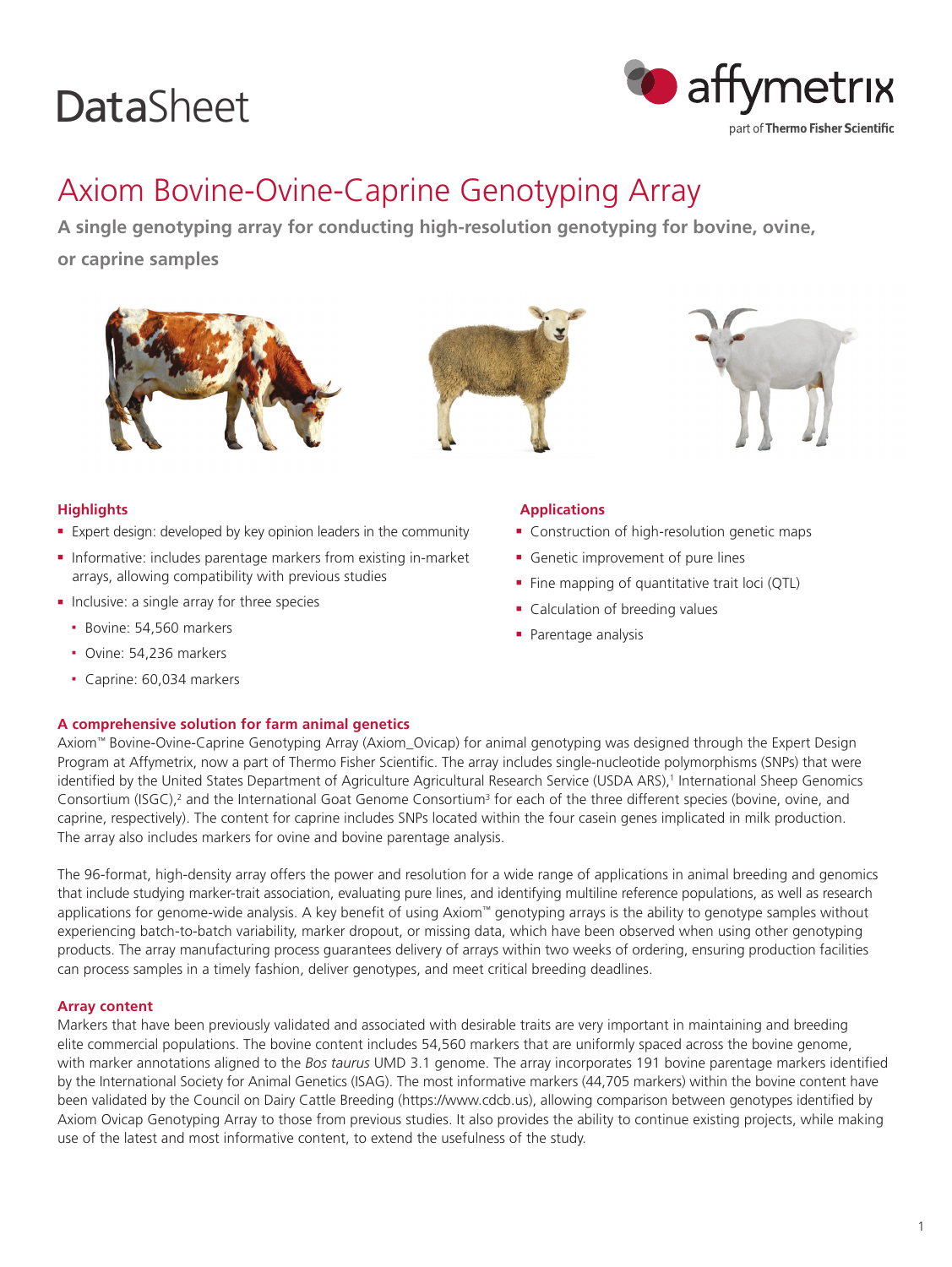The caprine content on the array includes 59,999 markers that were identified by the International Goat Genome Consortium in milk and mixed breeds (Alpine, Saanen, and Creole) and meat breeds (Boer, Katjang, and Savanna). An additional 35 markers implicated in milk production and identified in Norwegian dairy goats are included on the array.<sup>4</sup> All 60,034 markers were designed on the array. The Axiom genotyping array overcomes all the design limitations of the in-market array<sup>3</sup> where an 11% loss during probe synthesis has been observed, resulting in dropped SNPs. Dropped SNPs can have an impact on marker association studies where markers associated with important phenotypes may not be identified during genotyping.

The ovine content on the array includes 54,236 markers that were selected by the International Sheep Genomics Consortium, with markers derived from three separate sequencing experiments. The global sheep diversity panel includes animals from 74 diverse breeds sampled from Asia, Africa, South-West Asia (the Middle East), the Caribbean, North and South America, Europe, and Australasia. The array content was augmented with an additional 583 markers for parentage testing and traceability in globally diverse breeds of sheep. These include 163 highly informative parentage markers (MAF ≥0.3) in 48 ±5 breed groups<sup>5</sup> that enable accurate parentage testing and traceability in many of the world's sheep breeds.

#### **Genotyping solution continuum for animal genetics**

The high-density Axiom Ovicap Genotyping Array can be used to analyze samples from different populations and transfer markers of interest to Axiom™ 384HT myDesign™ Custom Array or Eureka™ myDesign™ Genotyping Panel. The lower-complexity Axiom custom arrays and Eureka genotyping panels can be designed in as few as six weeks and allow the selection of a subset of targeted markers. Eureka™ Bovine Parentage Panel with 122 ISAG parentage markers is an example of a Eureka genotyping panel that allows for affordable parentage identification. The capability to use a larger number of markers in parentage assignment at an affordable cost can accelerate genetic improvement in bovine by increasing pedigree accuracy.

#### **Automated genotyping and classification**

Genotyping is performed using Axiom™ Analysis Suite software in a convenient 96 format. With one-click analysis, hands-on time for genotyping is reduced, minimizing costs and time to results. Data from Axiom Ovicap Genotyping Array is analyzed using Axiom Analysis Suite software, as per the *Best Practice Supplement to Axiom Genotyping Solution Data Analysis User Guide* (P/N 703083 Rev. 3). The number of polymorphic markers per species depends on the number of samples and breeds genotyped on the array. Data is automatically clustered, assigned genotypes, and classified into six categories for easy visualization.

The continuum of the genotyping solution for animal genetics from Affymetrix. Axiom Genotyping Solution with high-density Axiom arrays is ideal for applications such as genotype-trait association, QTL mapping, and pure-line evaluation. In routine-use applications, such as genomic selection in routine breeding where higher throughput is required, the Axiom 384HT format offers the capability to genotype 50,000 markers and many thousands of samples per week. Applications such as traceability, parentage, and identification of recessive alleles can leverage the genotyping-by-sequencing–based Eureka genotyping assay at a much higher throughput across targeted loci.